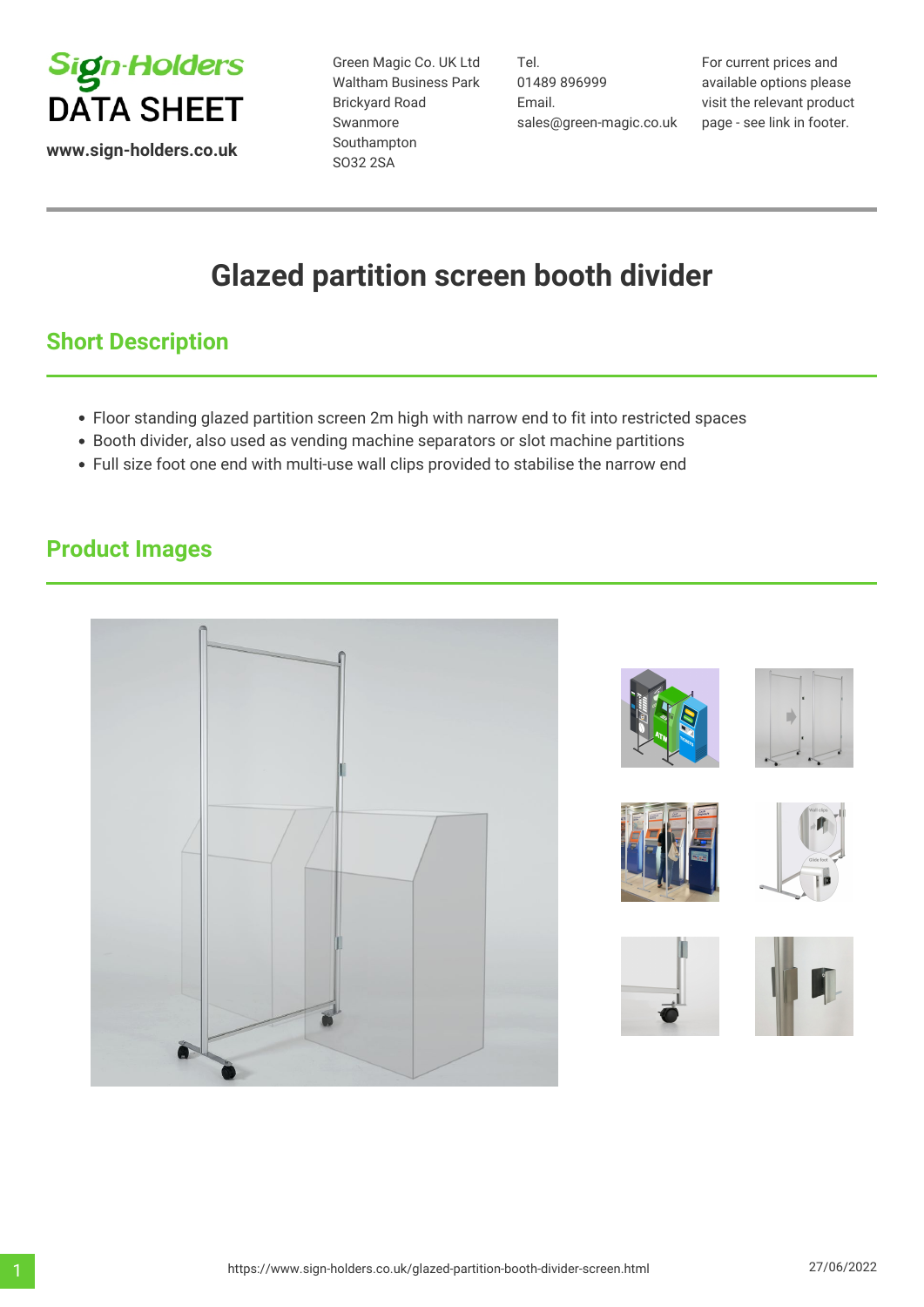### **Narrow-end divider for restricted spaces**

This clear light-weight plastic glazed partition is specially adapted for use as a freestanding booth divider or protective screen when there is only a limited gap between machines or furniture, where side-by-side placement requires a physical barrier to shield adjacent persons against possible cross-infection.

- The narrow end screen is an ideal solution when social distancing is required between one-arm bandits or slot machines in a casino or amusement arcade, between self service checkouts, wash basin vanity units, urinal stalls or machinery in a workshop.
- Based on our popular floor standing protection screens, with this booth divider version one of the flat bar feet is replaced by a single-point foot. The three contact points with the floor can be used with standard rubber glide feet or fitted with castors for additional mobility.
- Our 2m high by 1m wide glazed dividers are available with silver or black surrounds.
- The light gauge rigid clear plastic glazing is supplied ready-mounted in the aluminium frame.

#### **Multi-purpose wall clips are included**

Without additional support the narrow end would be less stable. So our glazed partition booth divider is supplied with multi-use wall clips.

- The pair of clips can either be screwed or stuck directly to the back wall, spaced vertically so that the narrowend frame surround engages into it with a snug push fit. Spacer blocks (not supplied) may be required to adjust for the thickness of skirting boards.
- Sometimes the partition only needs to penetrate a short distance into the gap for example between vending machines or one-arm bandits. In this case the strong adhesive tape fixing option can be applied to the side of each clip, allowing the clips to be stuck securely onto the side of one machines.
- The metal wall clips are lined with EVA foam. This means that the frame surround is a snug push fit into the clipd. The divider can be removed or re-positioned while leaving the clips in place.
- Additional sets of wall clips are available in the event that multiple locations need to be enabled for use with screens which can then be positioned on-demand.
- The clips should be spaced apart to hold the upright member stable, but the exact positions are not critical provided the clips are aligned correctly.